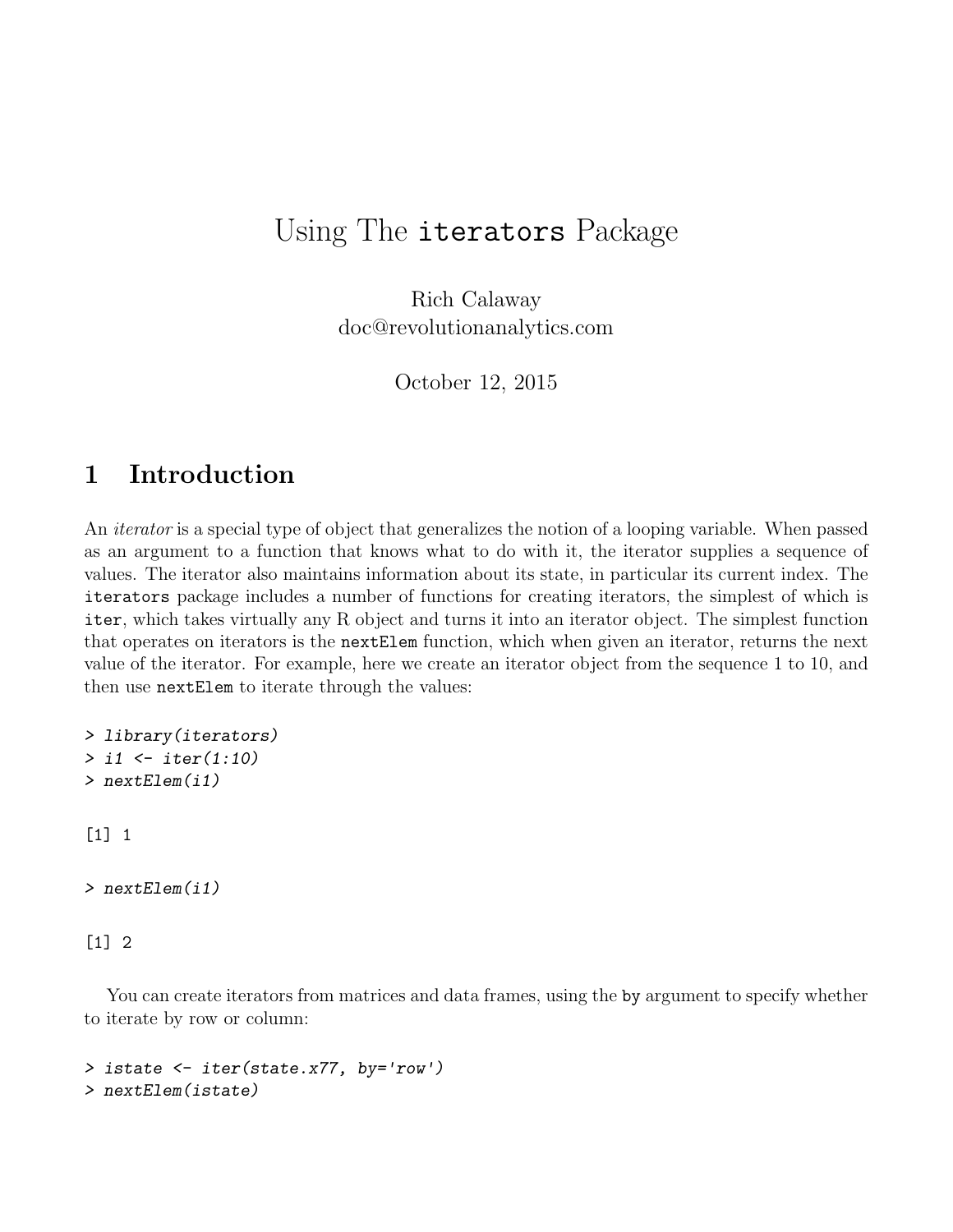Population Income Illiteracy Life Exp Murder HS Grad Frost Area Alabama 3615 3624 2.1 69.05 15.1 41.3 20 50708 > nextElem(istate) Population Income Illiteracy Life Exp Murder HS Grad Frost Area Alaska 365 6315 1.5 69.31 11.3 66.7 152 566432

Iterators can also be created from functions, in which case the iterator can be an endless source of values:

> ifun <- iter(function() sample(0:9, 4, replace=TRUE)) > nextElem(ifun)

[1] 6 6 6 6

> nextElem(ifun)

[1] 9 9 5 5

For practical applications, iterators can be paired with foreach to obtain parallel results quite easily:

```
> library(foreach)
```
foreach: simple, scalable parallel programming from Revolution Analytics Use Revolution R for scalability, fault tolerance and more. http://www.revolutionanalytics.com

```
> x \leftarrow matrix(rnorm(1e+06), ncol = 10000)> itx \le iter(x, by = "row")
> foreach(i = itx, .combine = c) %dopar% mean(i)
```

```
[1] -0.0069652059 0.0161112989 0.0080068074 -0.0120020610 0.0017168149
[6] 0.0139835943 -0.0078172106 -0.0024762273 -0.0031558268 -0.0072662893
[11] -0.0055142639 0.0015717907 -0.0100842965 -0.0123601527 0.0136420084
[16] -0.0242922105 -0.0126416949 -0.0052951152 0.0216329326 -0.0262476648
[21] 0.0041937609 0.0121253368 -0.0110165729 0.0044267635 0.0080241894
[26] 0.0042995539 -0.0102826632 0.0051185628 -0.0013970812 -0.0172380786
```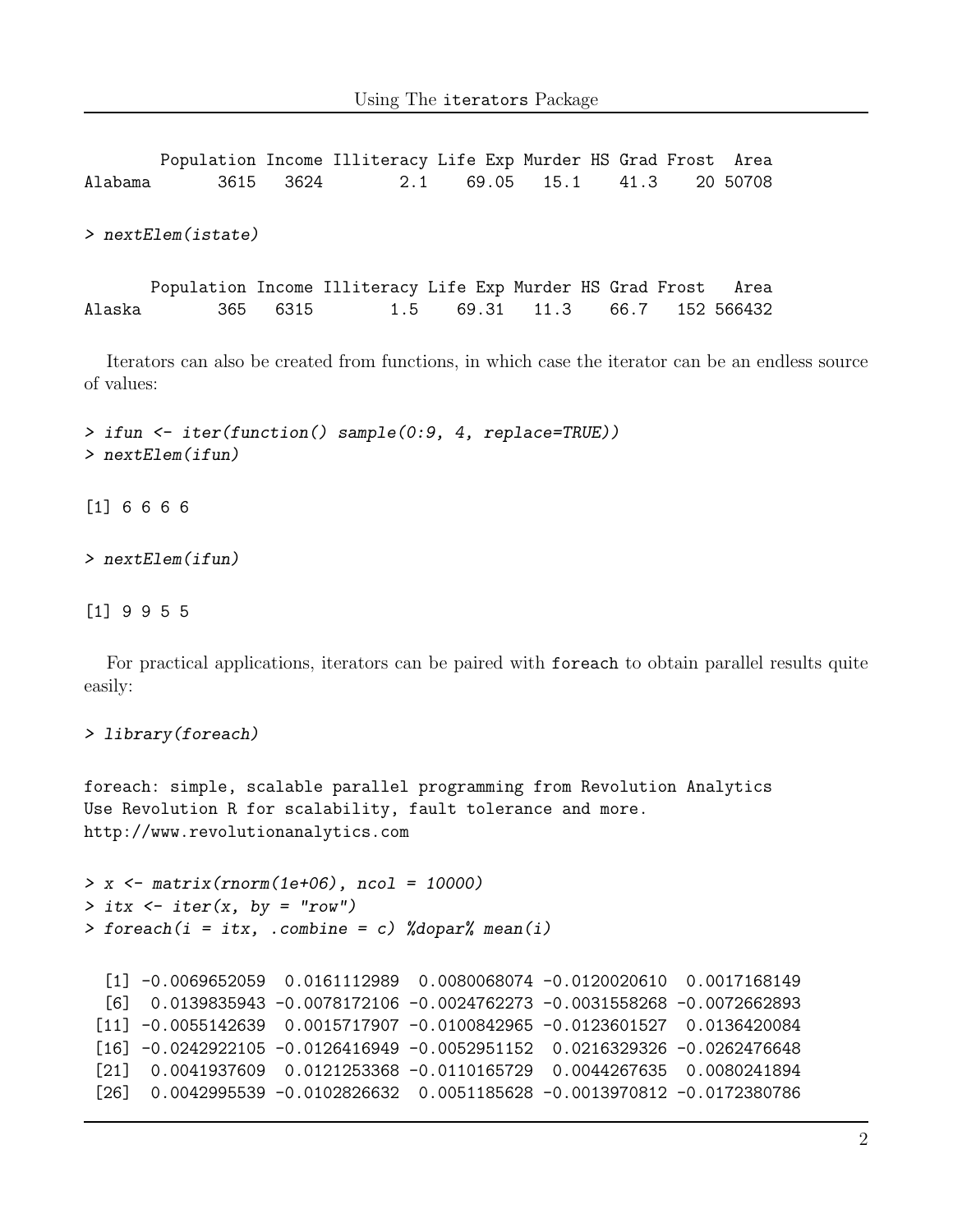```
[31] 0.0096079613 0.0046837729 -0.0080726970 0.0083781727 -0.0234620163
[36] -0.0099883966 0.0026883628 0.0029367320 0.0205825899 0.0035303940
[41] 0.0204990426 -0.0010804987 -0.0033665481 -0.0127492019 -0.0147443195
[46] 0.0027046346 0.0016449793 0.0155575490 -0.0003488394 -0.0079238019
[51] 0.0086390030 -0.0039033309 0.0168593825 -0.0067189572 -0.0009925288
[56] -0.0162907048 -0.0059171838 0.0093806072 0.0100886929 -0.0111677408
[61] 0.0021754963 -0.0056770907 0.0081200698 -0.0029828717 -0.0163704350
[66] 0.0057266267 -0.0017156156 0.0214172738 -0.0141379874 -0.0126593342
[71] 0.0087124575 0.0040231519 0.0038515673 0.0066066908 0.0023586046
[76] -0.0044167901 -0.0090543553 0.0010806096 0.0102288061 0.0039881702
[81] -0.0054549319 -0.0127997275 -0.0031697122 -0.0016100996 -0.0143468118
[86] 0.0035904125 -0.0059399479 0.0085565480 -0.0159064868 0.0054120554
[91] -0.0084420572 0.0194448129 -0.0103192553 -0.0062924628 0.0215069258
[96] 0.0015749065 0.0109657488 0.0152237842 -0.0057181022 0.0035530715
```
## 2 Some Special Iterators

The notion of an iterator is new to R, but should be familiar to users of languages such as Python. The iterators package includes a number of special functions that generate iterators for some common scenarios. For example, the irnorm function creates an iterator for which each value is drawn from a specified random normal distribution:

```
> library(iterators)
> itrn <- irnorm(10)
> nextElem(itrn)
 [1] 0.7113142 0.1584005 -1.3817877 0.4857762 0.5122211 0.1728247
 [7] 0.9886880 -1.7069953 -0.2853985 -2.0681148
> nextElem(itrn)
 [1] 0.60953317 0.35853147 0.72556788 0.84455107 -0.07280381 0.74495949
 [7] 0.47652322 -0.58300008 -0.45137346 0.79765452
```
Similarly, the irunif, irbinom, and irpois functions create iterators which drawn their values from uniform, binomial, and Poisson distributions, respectively.

We can then use these functions just as we used **irnorm**:

```
> itru <- irunif(10)
> nextElem(itru)
```